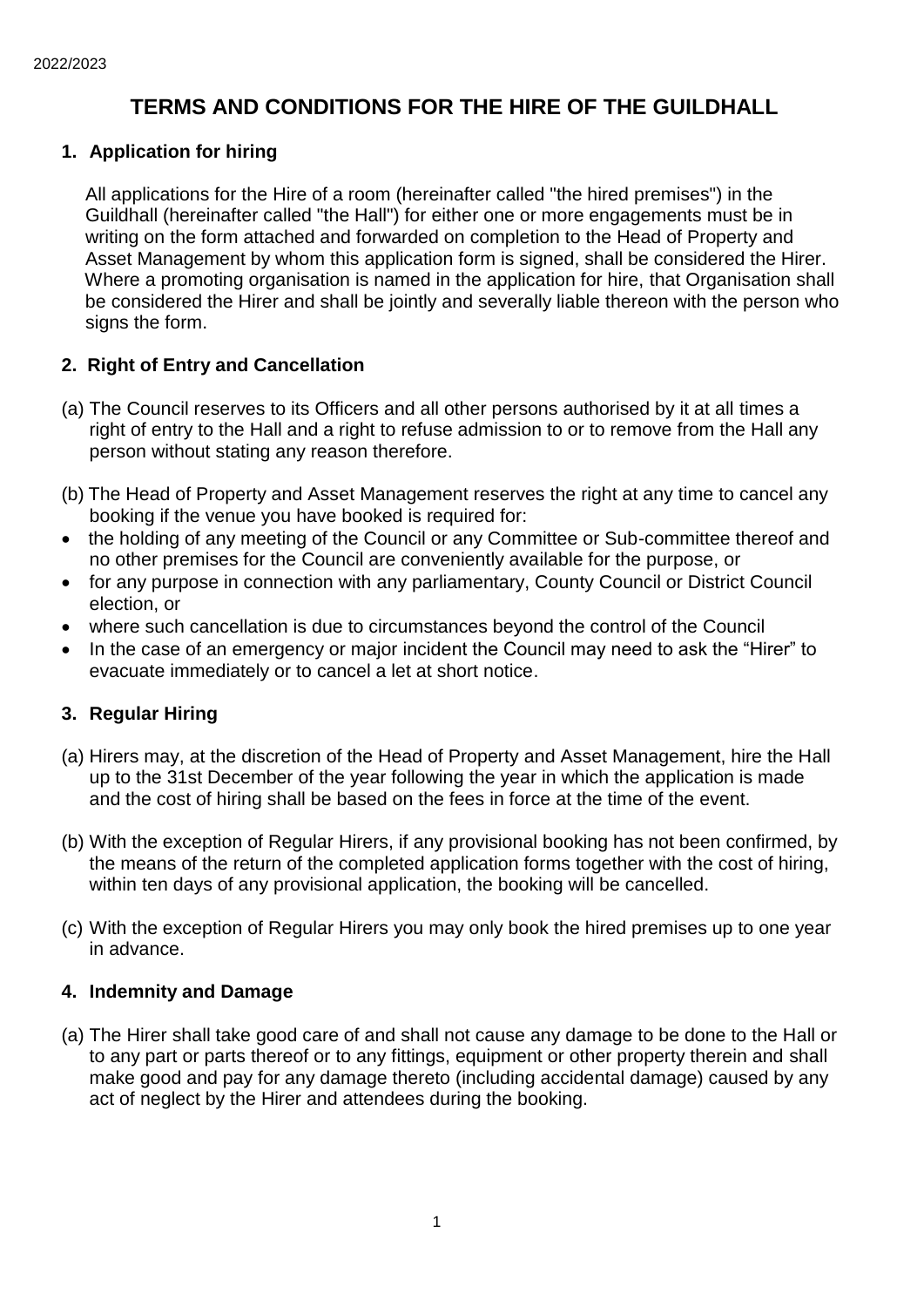- (b) Under no circumstances will the Council make good or accept responsibility of liability in respect of damage or theft or loss of any property, goods, articles or things whatsoever placed deposited brought into or left in the Hall either by the Hirer or by any other person or left deposited with any Officer of the Council.
- (c) The Council shall not be liable for any loss due to anything which may cause the Hall to be temporarily closed or that the hiring to be interrupted or cancelled.
- (d) The Councils employees may remove or store any property left by the Hirer or any other person in or upon any part of the Hall after the expiration of the times provided for the use of the Hall. The Hirer shall pay to the Council on demand the cost of such removal and storage. The Council and its Officers shall not in any circumstances be held responsible for damage to or the theft of or removal of any such property by or during such removal or storage and the Hirer shall indemnify the Council against all such claims demands actions proceedings and cost in respect of any such damage theft or removal.

### **5. Furnishing and Equipment**

- (a) No bolt, nail or any other fastening may be driven into or attached to the walls or woodwork of the Hall. No fittings or furnishing in the Hall may be altered or interfered with in any way without the consent of the Premises Assistant on behalf of the Council and all furnishings not provided by the Council must be provided at the expense of the Hirer. At the end of the event the Hall must be left in a clean and orderly state, and any property that has been brought into the Hall must be cleared away and removed.
- (b) No flags, emblems or other decorations shall be displayed outside any part of the Hall without the prior consent of the Head of Property and Asset Management, Council Offices, Beech Hurst, Andover. (Tel 01264 368000).
- (c) Sticky tape must not be used to affix signs to walls, doors etc.
- (d) Wheelchairs, prams and mobility scooters and similar must be stowed on the Ground Floor where they will not cause an obstruction.

#### **6. Insurance**

The Hirer shall be liable for and shall indemnify the Council in respect of any loss or damage or injury which may be incurred by or be done or happen to the Hirer or any person or persons resorting to the Hall by reason of the use of the Hall by the Hirer.

The Council would expect a company or organisation hiring the premises to have in force Public Liability Insurance with a limit of indemnity of £5,000,000 and by signing this document the Hirer agrees to these terms and conditions.

### **7. Health and Safety Precautions**

- (a) No person shall be allowed to sit or stand in the gangways or passages during any performance or entertainment and the gangways and passageways shall be kept entirely free from chairs or any other obstruction.
- (b) Smoking is prohibited.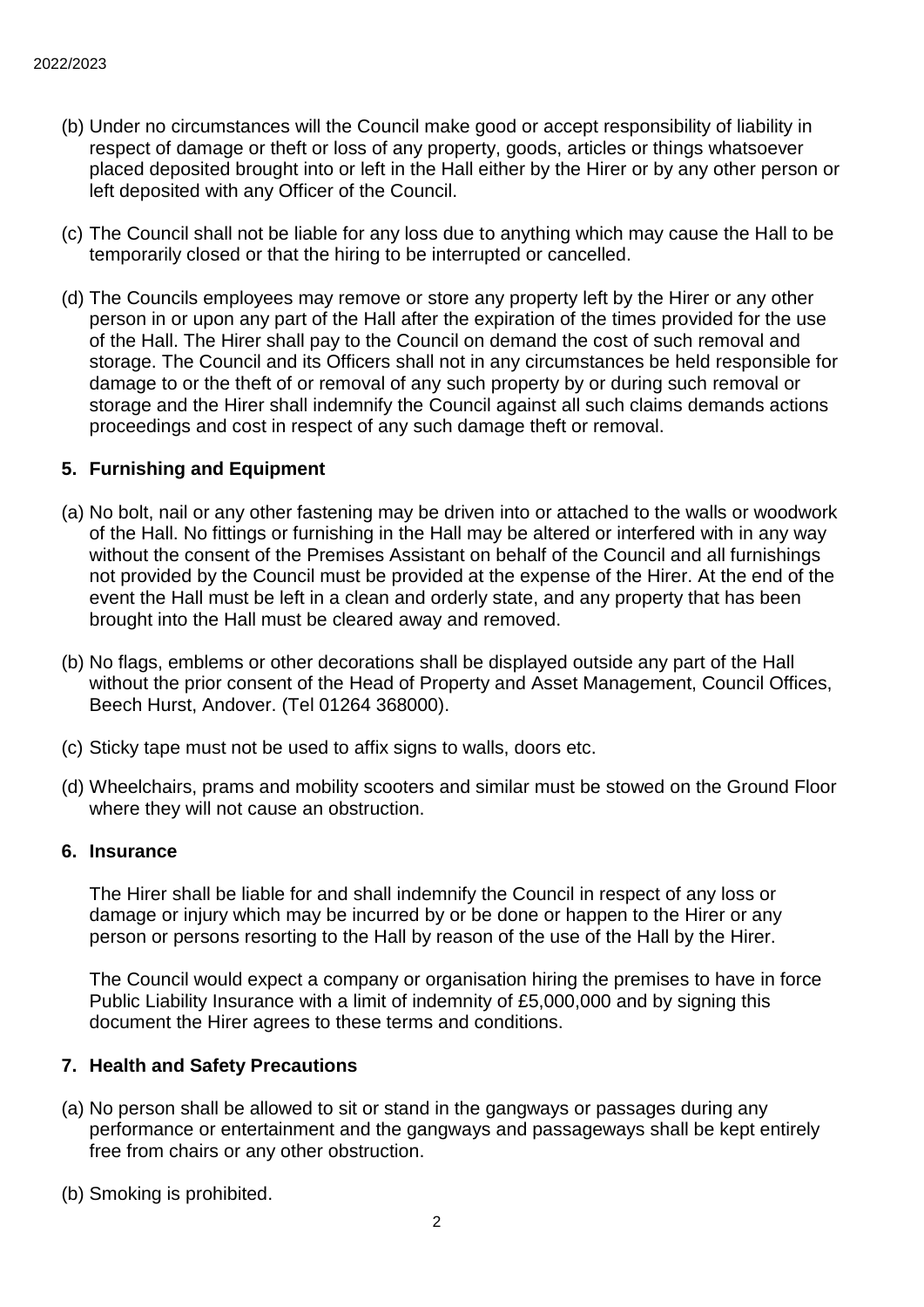- (c) First Aid it is the responsibility of the Hirer to assess the need for a first aid box and a nominated person to administer/oversee any first aid requirements during their booking period, and if required to supply suitable equipment and personnel.
- (d) Fire Evacuation It is the responsibility of the Hirer to ensure that the people attending their event are aware of the fire evacuation routes and assembly points, and can account for all people evacuated.
- (e) The Hirer will be responsible for ensuring that the maximum number of people per room is NOT exceeded in accordance with the Health & Safety Policy and Fire Regulations.

## **8. Copyright**

- (a) No copyright work (other than copyright music, the performing rights of which are vested in the Performing Right Society Limited) shall be performed without the licence of the owner of the copyright and the Hirer shall produce such licence to the Council not less than seven days before the commencement of the function to which the licence relates.
- (b) Provided that if the Hirer shall fail to produce the licences no less than seven days as specified above, then the Council may cancel any other engagements that the Hirer may at any time have made without incurring any liability to the Hirer whatsoever other than for the return of any fee paid to the Council therefore less an amount equal to fifty per cent of the total fee which would otherwise have been paid in respect of such cancelled engagements.
- (c) The Hirer shall indemnify the Council against any infringement of copyright which may occur during the hiring.
- (d) Where copyright music, the performing rights of which are vested in the Performing Right Society Limited is performed in the hall during the hiring the Hirer will be furnished with the programme return forms and shall within 24 hours of the expiration of each function complete and deliver the same to the Premises Assistant.

### **9. Licences**

- (a) The Hirer shall obtain and pay for all licences or permissions which may be required in connection with any entertainment which shall take place in the Hall. Events where alcohol is to be sold will require a temporary events licence from the Council's licensing section.
- (b) The Hirer shall notify the Council before applying for licences necessary in pursuance of the period of hire.
- (c) Stage plays can only be held at the premises under the terms of the Deregulation Act 2015 between the times of 08:00 a.m. and 23:00 p.m.

### **10.Hours**

(a) The event cannot be extended beyond the time of the booking, no extensions of hours can be granted by the Premises Assistant.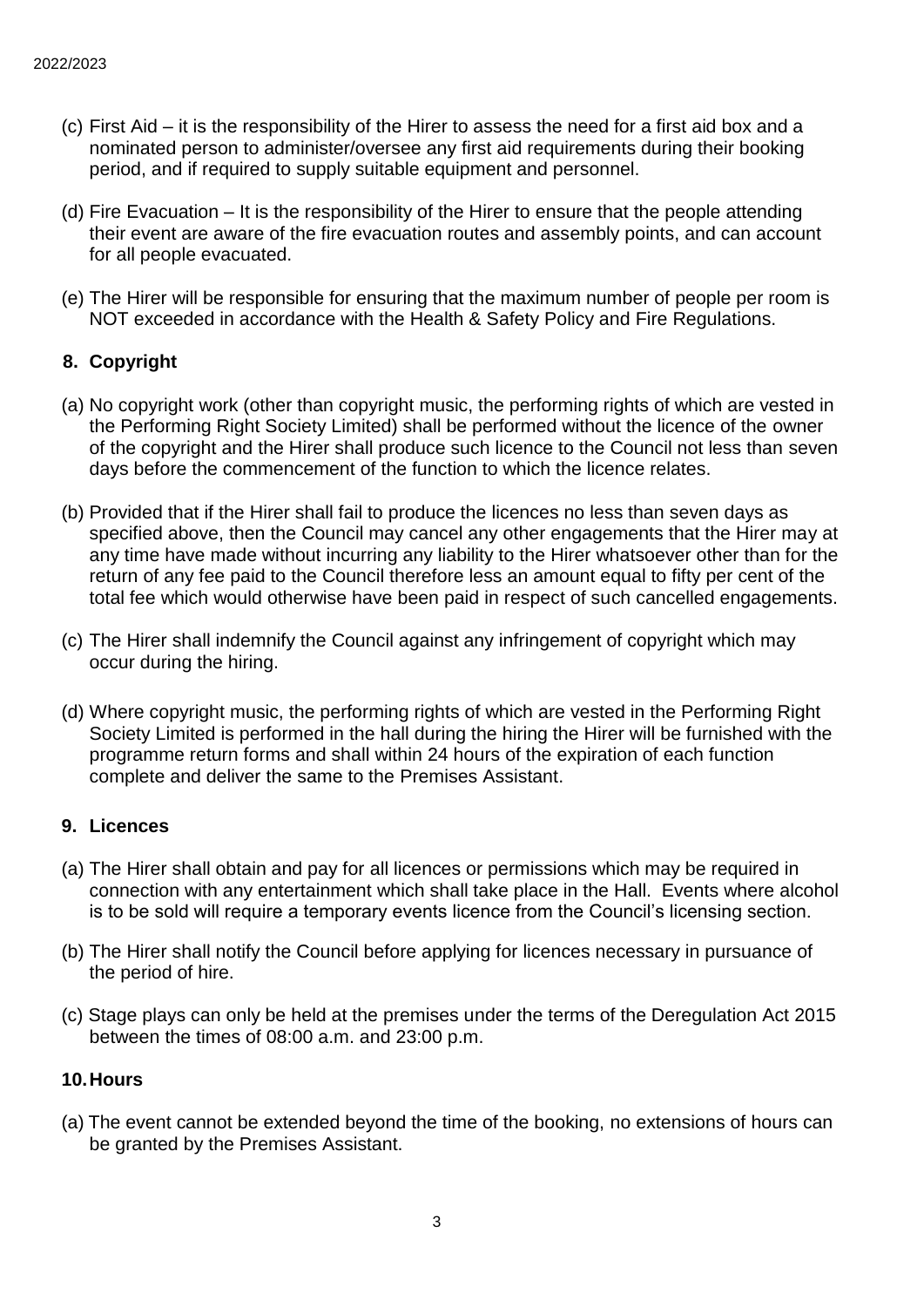- (a) No function shall continue in the Hall on Saturdays after 22:45 p.m.
- (b) In the event of the Hall being used for retail trade, Hirers are advised that no customer may be admitted after 20:00 p.m.
- (c) The Council will not permit a hiring which contravenes with the Sunday Trading Act 1994.
- (d) Your attention is drawn to the fact the vehicular access to the High Street is limited by order, and servicing which cannot be arranged by trolleying from the adjacent service roads can be organised by prior arrangement (at least 7 days).

### **11.Counter-Terrorism and Security ACT 2015 SECTION 26(1)**

No activity which may be construed as drawing people into terrorism is permitted to take place at this venue. Should any allegation be received, or if the Council has reason to suspect non-compliance, the Council will investigate and may decide to cancel or modify the function(s), to ensure compliance with the law.

#### **12.Sub-Letting**

 The Hirer shall not sub-let the Hall or any part thereof: should he do so or attempt to do so the hiring will stand cancelled and the charges paid forfeited and the Hirer and Sub-hirer excluded from the Hall.

#### **13.Fly Posters**

The Hirer shall not advertise nor permit advertisement of the event by way of "Fly Posters" or other signs in contravention of the Highway Act 1980 Section 130 or Roads Act 1993 Part 6 Section 71.

#### **14.Data Protection-Privacy Statement**

Test Valley Borough Council will only process your information where it is lawful to do so and in accordance with the EU General Data Protection Regulation (GDPR) and the Data Protection Act 2018. The lawful basis for processing your information as contained in your booking form is that it is necessary for the performance of our booking contract with you. The categories of information the Council will process comprises all of the information on your booking form. If you do not provide this information we may be unable to process your booking.

The information the Council holds about you will not be shared with third parties without your express consent or unless it is lawful for us to do so.

The personal information shall be stored for six years after your booking. You have a legal right to request from the Council access to and rectification or erasure of personal data or restriction of processing about you. You also have the right to portability of your data. The Council will only process your information for the purposes for which the information is collected. The Council will not transfer your personal information outside of the European Economic Area (EEA).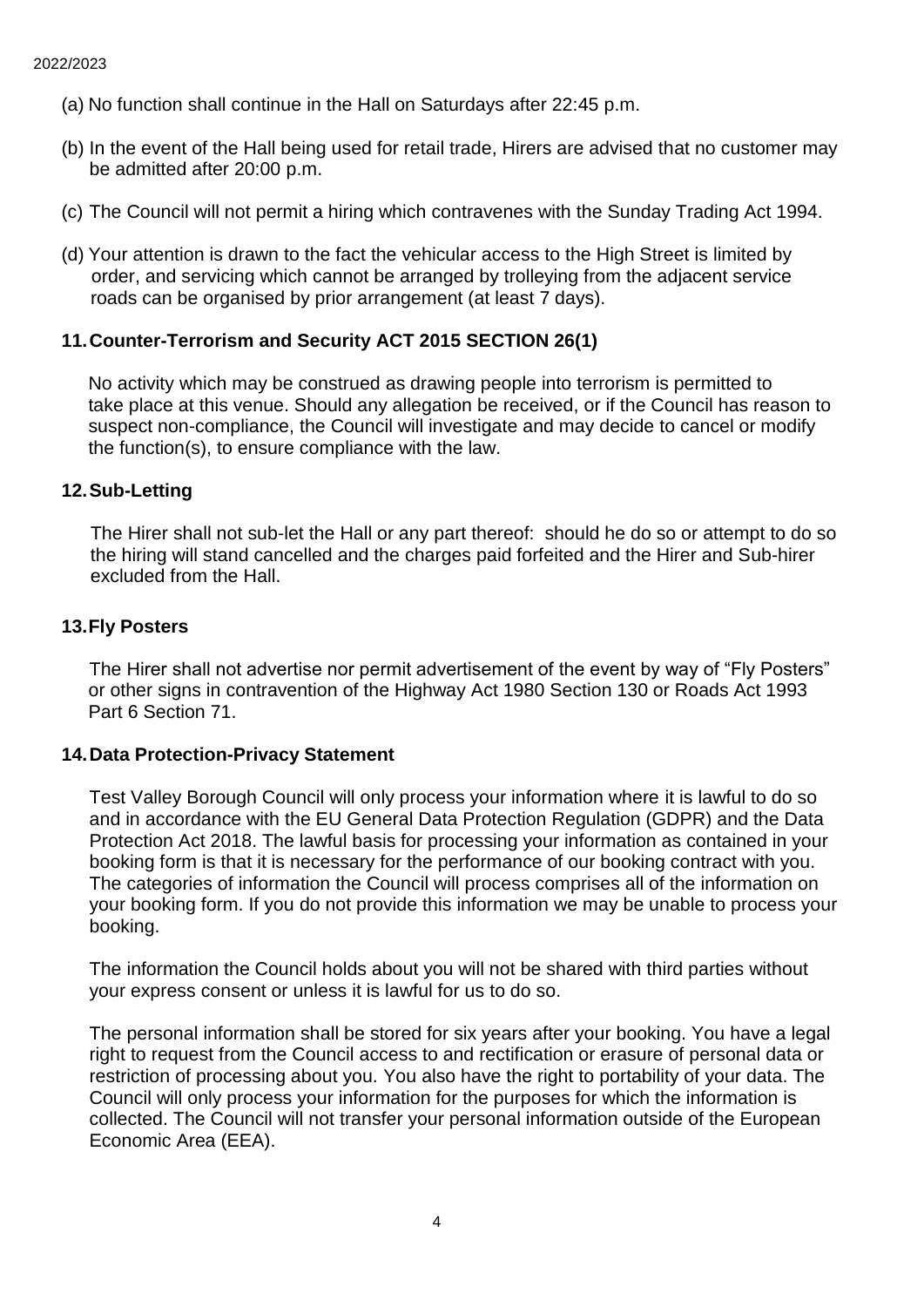Test Valley Borough Council is the Data Controller for the purposes of data protection legislation. The Data Protection Officer is Mrs Karen Dunn. In the event that you wish to complain or contact the Council regarding any aspects of how your information is handled please direct your complaints or queries to: The Data Protection Officer by email at *[DPO@testvalley.gov.uk,](mailto:DPO@testvalley.gov.uk)* or by post at Beech Hurst, Weyhill Road, Andover, Hampshire, SP10 3AJ. You also have the right to complain to the Information Commissioner *<https://ico.org.uk/>*

### **15.Public Health and Prevention of Infection**

The Hirer shall be responsible for ensuring that all necessary measures are put in place to comply with any legislation or government guidelines (including in particular guidelines issued by Public Health England) to prevent or reduce the possibility of infections being spread. Such measures shall include maintaining any legal or recommended restrictions on social distancing between persons present inside or outside the premises for the purposes of the event for which the premises have been hired.

Any maximum capacities referred to in the conditions shall not be deemed to waive this requirement, and the Hirer shall ensure that the number of persons present in the premises shall be reduced sufficiently to comply with the above requirement.

### **16.Safeguarding Children and Vulnerable Adults**

Any Hirer who is providing activities for children/ vulnerable people must sign the booking form to declare that they are aware of child protection procedures or have their own safeguarding policy in place.

### **17.Personal Emergency Evacuation Plan (PEEP)**

Please note that the building has a single point of access/escape and the Hall is located on the 1<sup>st</sup> floor. Therefore to comply with Fire Safety Regulations a Personal Emergency Evacuation Plan (PEEP) must be provided by Hirer for each disabled person. For the purpose of the regulation a disabled person is defined as someone who is unable to evacuate the building without assistance. A booking cannot proceed until receipt of a satisfactory PEEP has been confirmed by Test Valley Borough Council.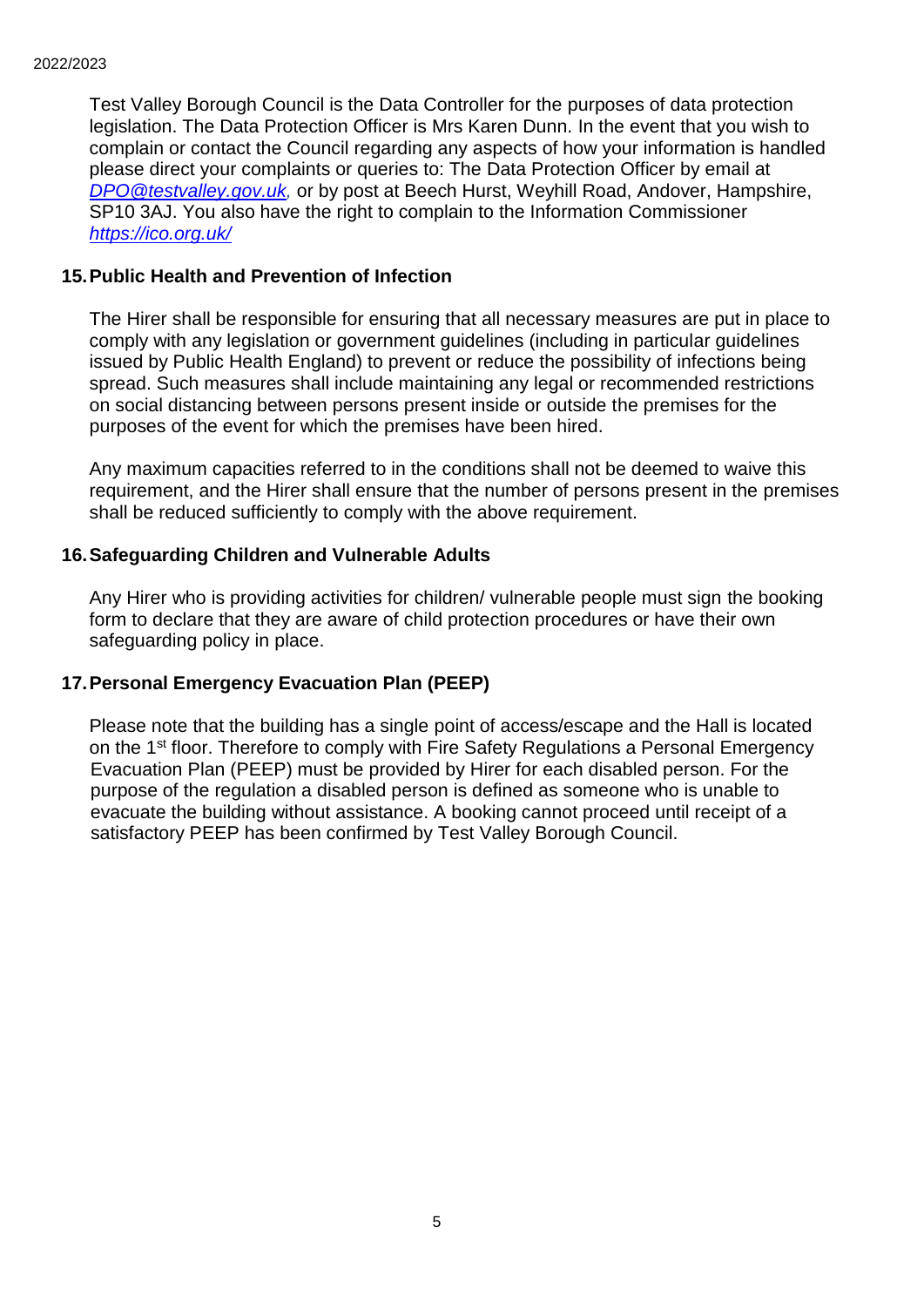# **MAINTENANCE OF ORDER**

 As in keeping with our policy that the safety of the public is paramount, we will be strictly enforcing the conditions of hire. The following conditions are brought to your attention:

- (a) The Hirer shall be responsible for the maintenance of order and good behaviour at the Hall and shall appoint at least 1 or 2 stewards (3 if numbers exceed 55) all of whom must be a suitable person. The steward(s) shall be continuously engaged for the assistance of the Hirer in maintaining order and shall not undertake any other work such as taking of cash at the door, operating electrical equipment and issuing refreshments.
- (b) At the end of the event the Hirer must leave the Hall, the kitchen, cooking utensils and the oven in a clean and orderly state and the Hirer shall reimburse the Council in respect of the cost of its cleaning which cost has been incurred as a result of the Hirer's breach of this condition.
- (c) No form of amplifying and/or relaying of social functions is allowed.
- (d) We do NOT allow naked flames or gas cylinders.
- (e) Strict checks will be made to ensure no more than the maximum people are allowed into the venue at any one given time.
- (f) The venue will be left in a reasonable condition or charges will be levied.
- (g) We do not allow DJ's or dancing in the Hall.

 The maximum numbers shall not exceed the numbers allowed by the Fire Officer, which numbers may vary with the type of function, the Hirer's requirements for the Hall and changes in the Fire regulations.

| <b>Category of Hire:</b> | Wedding ceremonies and<br>bookings up to 55 persons | Bookings up to 55-95 persons                 |
|--------------------------|-----------------------------------------------------|----------------------------------------------|
| <b>Allowances</b>        | Alcohol/Cooking Allowed                             | No Alcohol/No Cooking Allowed                |
|                          | PEEP required for each<br>disabled person           | Maximum 2 disabled people -<br>PEEP required |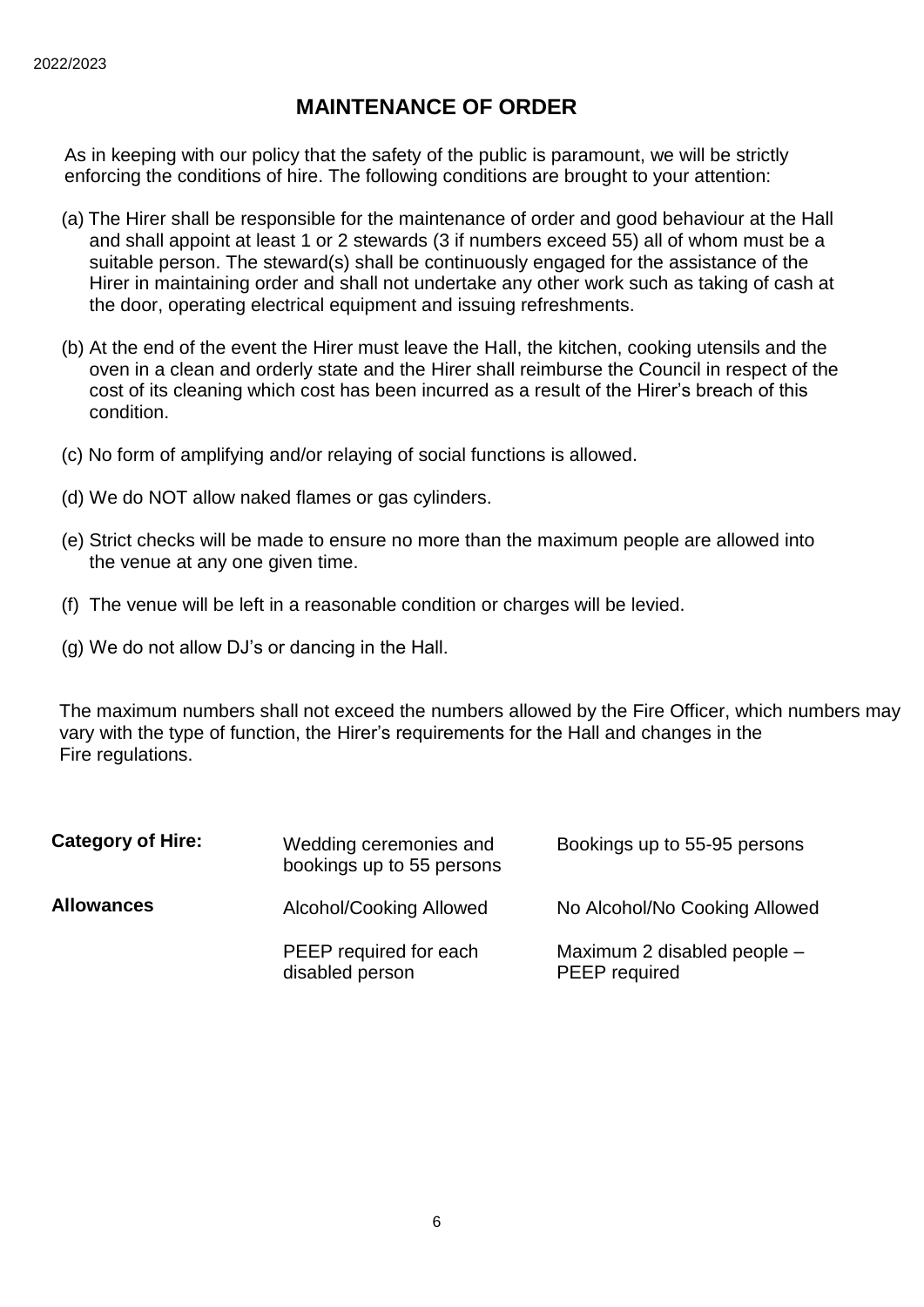# **PROPERTY AND ASSET MANAGEMENT SERVICE FEES AND CHARGES 2022/23**

### **Concessionary Rates**

 Concessionary rates of hire will be charged to organisations for bookings falling within the following guidelines and the Head of Property and Asset Management and Corporate Director exercise discretion where any doubts arise as to whether or not the applicant falls within the guidelines:-

- for individuals or organisations holding a charitable status, based in Test Valley, who Hire the Halls for a purpose which benefits the community at large, the organisation is bona fide, and only pays honoraria to its officers.
- The Head of Property and Asset Management is authorised to decide into which category, i.e. commercial, private or concessionary, an application falls.

### **Private Rates**

Private rates apply to Hirers that are making bookings for the Guildhall that do not generate income e.g. meetings, private parties, private functions and birthday parties. This list is not exhaustive.

### **Commercial Rates**

Commercial rates apply to Hirers that are making bookings for the Guildhall that generate income e.g. events that sells tickets, clubs that charge people to attend and auctions. This list is not exhaustive.

### **Charges/ Refunds**

- (a) A refund of 75% of the hire charge will be made only if the Hirer gives 3 months' notice of cancellation and where the Hirer gives less than 3 months' notice a refund of 75% will only be made if the room is re-let for the cancelled period. Only in exceptional circumstances will the Head of Property and Asset Management approve a full refund of all charges paid.
- (b) The Hirer shall pay to the Council one half of any sums received from any person or persons in consideration of the Hirers permitting them to film any activity or thing in the Hall during the period of hiring.

### **Deposit**

- (a) We are authorised to request a £300 deposit from Hirers, including those granted a Mayors Free Let, for any events where food/drink is consumed (this excludes bookings with light refreshments e.g. tea, coffee and biscuits) the deposit will then be refunded, provided no damage/soiling of the premises has occurred. In instances where this has taken place the amount can be used to pay for damage/additional cleaning works.
- (b) Deposit for Regular Hirers: if the Regular Hirer wishes to make regular bookings of Council premises where food/drink is consumed, a retaining deposit of £300 may be paid in advance for any damage/cleaning that may occur after an event held by the Hirer until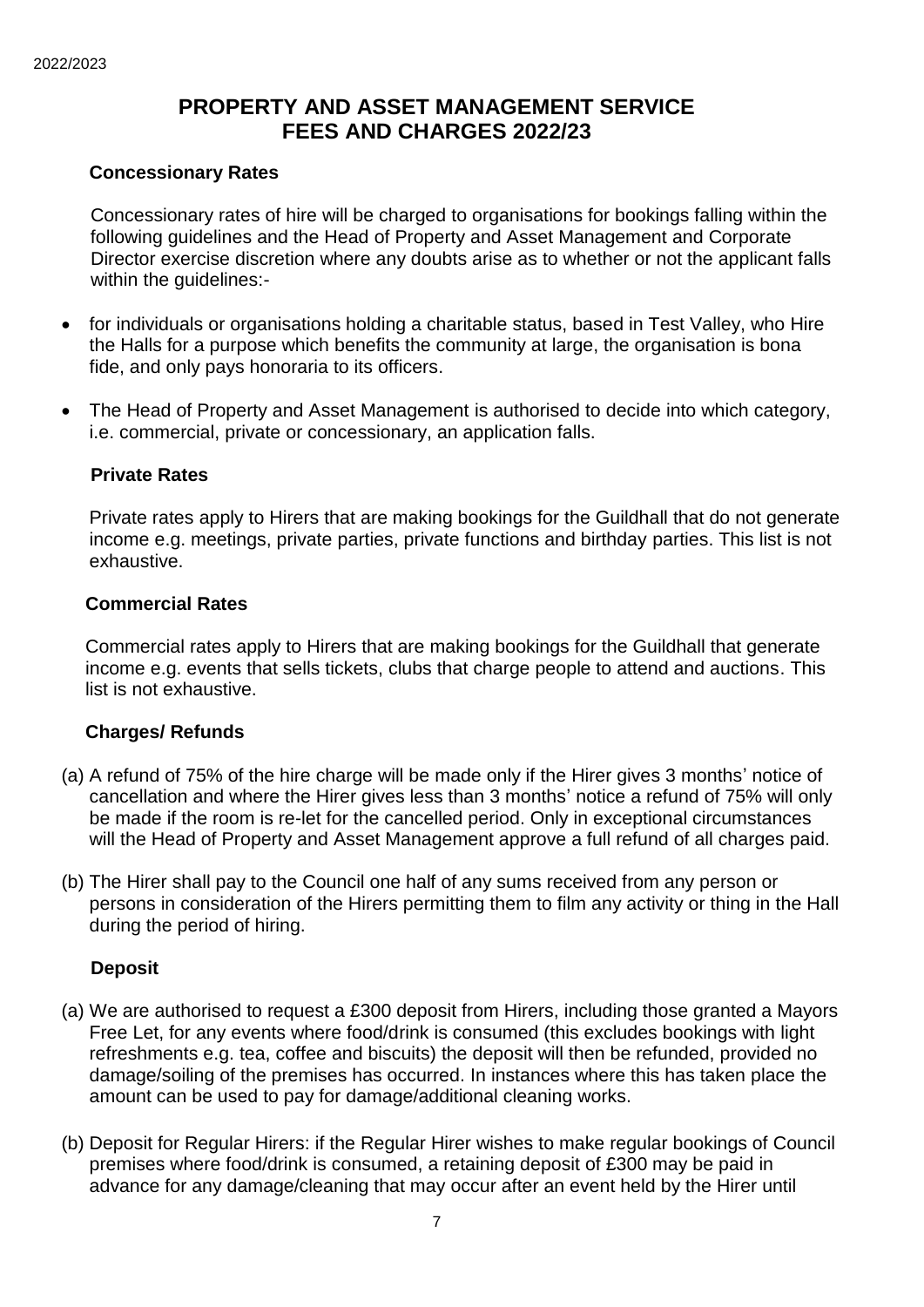further notice. Test Valley Borough Council can continue to hold such deposit until notification by the Hirer that they wish to stop serving food and drink. The deposit will then be refundable, provided no damage/soiling of the premises has occurred. Where the deposit has been refunded, no food/drink may be served at future events unless a further deposit is paid.

## **Discounts**

 A discount of 10% will be given to the total bill, for private and commercial hire, for each day on bookings for 2 or more days, whether consecutive days or block bookings, where payment is made in advance.

|                         | <b>Private Hire</b> |                      | <b>Commercial Hire</b> |                              | <b>Concessionary Hire</b> |                      |
|-------------------------|---------------------|----------------------|------------------------|------------------------------|---------------------------|----------------------|
| Sessions                | Monday - Friday     | Saturday &<br>Sunday | Monday - Thursday      | Friday, Saturday<br>& Sunday | Monday - Friday           | Saturday &<br>Sunday |
| Daily 08.00 - 24.00     | 172.85              | 326.00               | 401.80                 | 568.10                       | 115.10                    | 152.15               |
| Morning 08.00 - 13.00   | 55.15               | 109.80               | 132.55                 | 199.85                       | 36.60                     | 45.60                |
| Afternoon 13.00 - 18.00 | 55.15               | 109.80               | 132.55                 | 199.85                       | 36.60                     | 45.60                |
| Evening 18.00 - 24.00   | 67.90               | 131.50               | 159.05                 | 239.60                       | 47.75                     | 78.50                |
| Hourly (Min. 2 hrs)     | 33.45               | 37.70                | 64.15                  | 82.15                        | 15.95                     | 18.05                |

# **FEES AND CHARGES 2022/23**

### **Hire for Wedding Ceremonies**

| Weekday (excluding bank holidays) | £195.65  |
|-----------------------------------|----------|
| Saturday                          | £306.45  |
| Sunday                            | £ 331.30 |

The above fee includes 1 hour rehearsal time

 Bookings can be for morning 08:00 a.m. – 13:00 p.m. or afternoon 13:00 p.m. – 18:00 p.m. Registrars fee is in addition to the above and you will have to contact them directly to book the Registrar.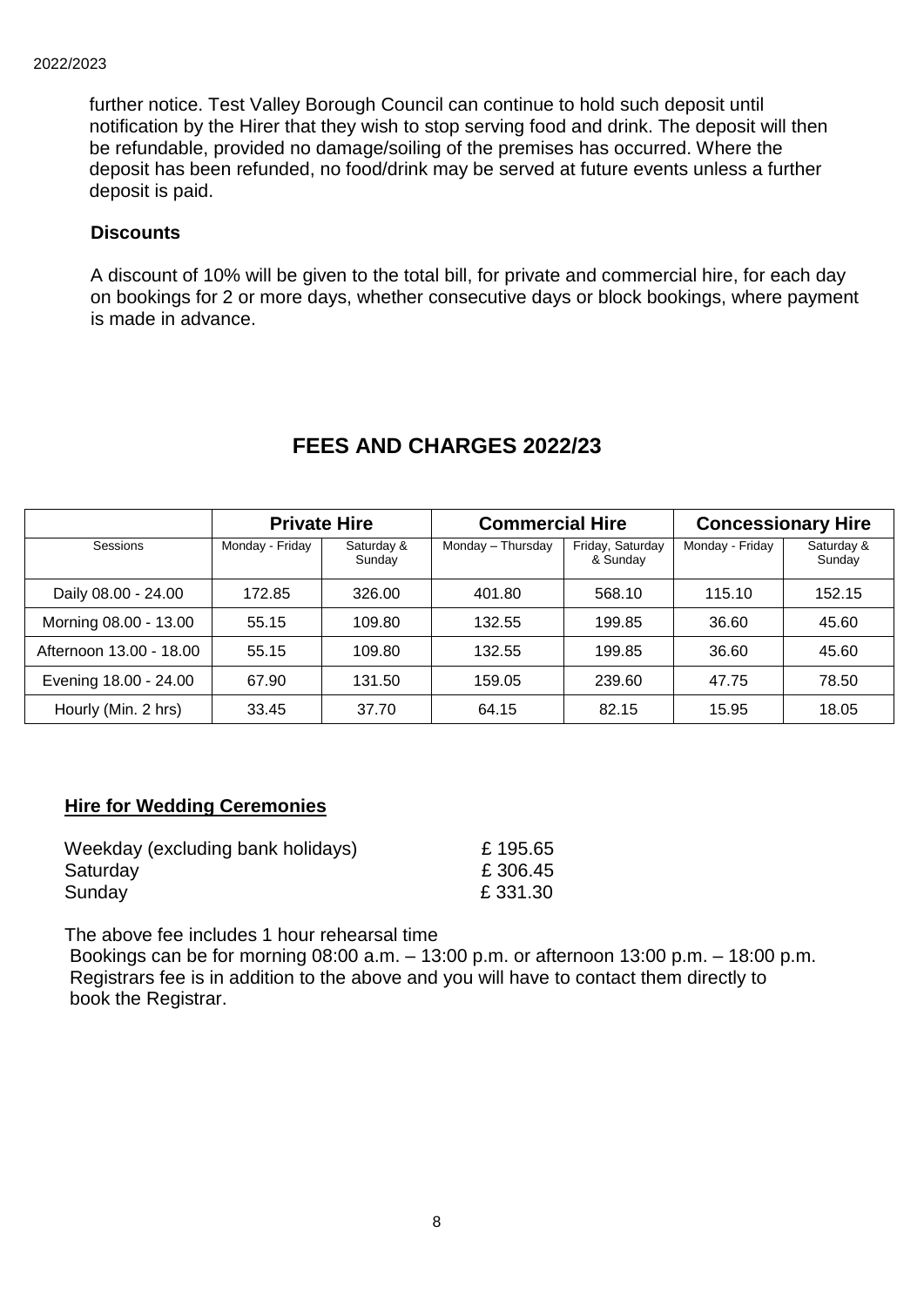

# **APPLICATION FOR THE HIRE OF THE GUILDHALL**

**To: Property and Asset Management Admin Team** Test Valley Borough Council Beech Hurst **Office tel: 01264 368307** Weyhill Road **Out of hours: 01264 368000** Andover SP10 3AJ

This form should be completed and returned with the fee to the above address. Cheques should be made payable to Test Valley Borough Council. It is essential that Hirers should read the conditions of hire as no claims will be accepted on the basis that the Hirer was ignorant of these.

| Full Name:                                                                                                                                                             |                    |                                     |                                        |  |
|------------------------------------------------------------------------------------------------------------------------------------------------------------------------|--------------------|-------------------------------------|----------------------------------------|--|
| Address:                                                                                                                                                               |                    |                                     |                                        |  |
| Tel No:                                                                                                                                                                |                    | Email:                              |                                        |  |
| Date:                                                                                                                                                                  | <b>Start Time:</b> | End Time:                           | Time to include set up<br>and clear up |  |
| Purpose / Type of function:                                                                                                                                            |                    |                                     |                                        |  |
| 1) Will alcohol be consumed on the premises?*                                                                                                                          |                    | YES D<br>NO <sub>□</sub>            |                                        |  |
| 2) If YES, will people bring their own alcohol or be making a monetary<br>contribution?                                                                                |                    |                                     | YES <sub>□</sub><br>NO <sub>□</sub>    |  |
| 3) Will the cost of alcohol be included in the cost of the ticket?                                                                                                     |                    | YES D<br>NO <sub>□</sub>            |                                        |  |
| 4) Will alcohol be sold at this event?                                                                                                                                 |                    | YES <sub>□</sub><br>NO <sub>□</sub> |                                        |  |
| 5) If you answered YES to question 3 or 4 confirm that you have<br>YES <sub>□</sub><br>NO <sub>□</sub><br>applied for a Temporary Event Notice (TEN's) alcohol licence |                    |                                     |                                        |  |
| 6) Will food be consumed on the premises?*                                                                                                                             |                    |                                     | YES D<br>NO <sub>□</sub>               |  |
| *If you answered YES to question 1 or 6 a £300.00 deposit will be required upon payment                                                                                |                    |                                     |                                        |  |
| Number of people attending:                                                                                                                                            |                    |                                     |                                        |  |
| Number of disabled people attending (a PEEP is required for each disabled person):                                                                                     |                    |                                     |                                        |  |
| Do you have children/ vulnerable adults attending?                                                                                                                     |                    |                                     |                                        |  |
| Layout required for function:                                                                                                                                          |                    |                                     |                                        |  |
| Board room D<br>Horseshoe with tables $\square$<br>Theatre $\square$<br>Café style $\square$<br>Classroom D                                                            |                    |                                     |                                        |  |
| Horseshoe w/out tables<br>Herring Bone □<br>Empty $\Box$<br>Custom (Please attach drawing) $\Box$<br>$\Box$                                                            |                    |                                     |                                        |  |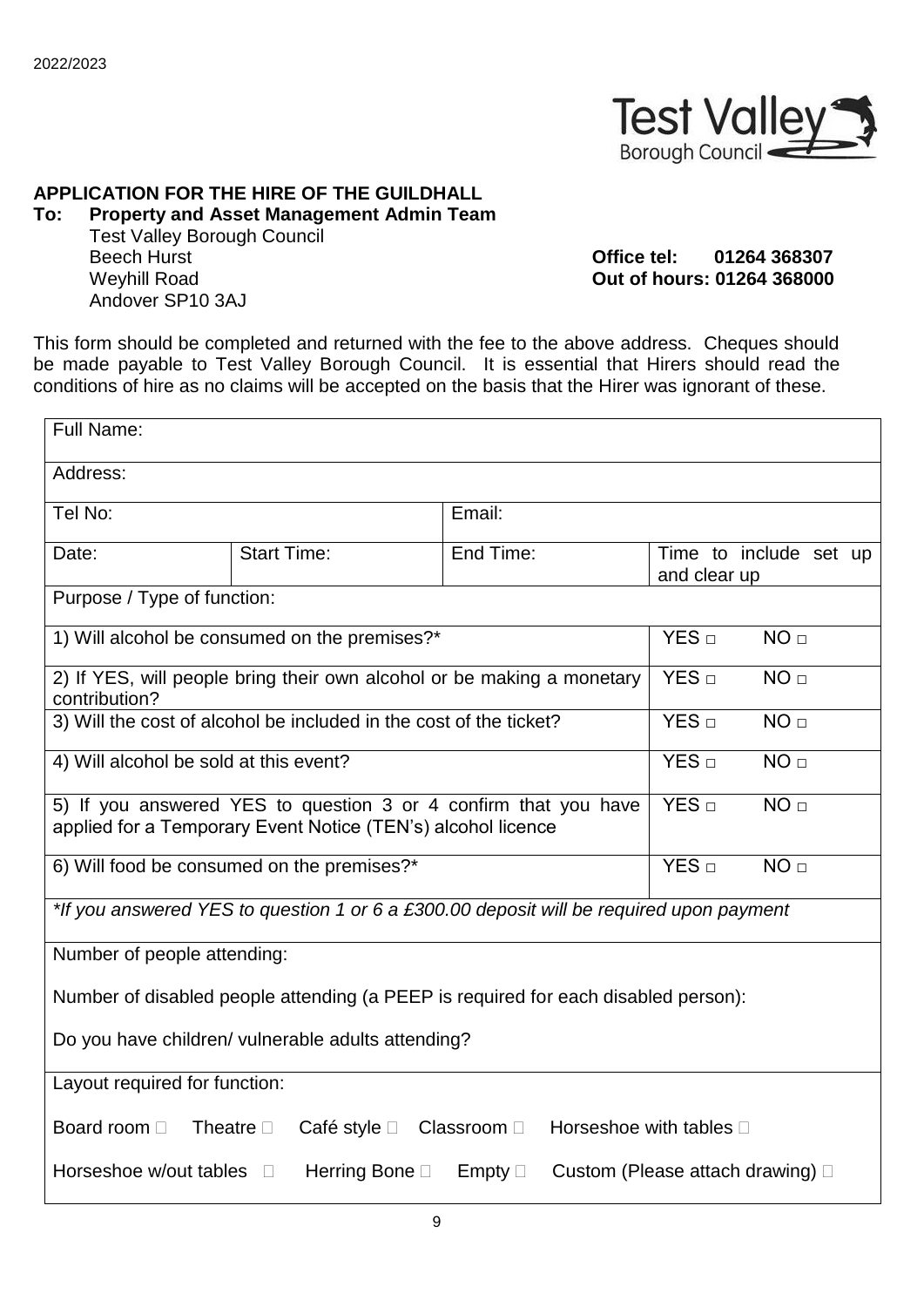| Equipment required for function (charged at £48.85 + VAT per session private & commercial only):            |                                                                                                   |            |                                                                            |
|-------------------------------------------------------------------------------------------------------------|---------------------------------------------------------------------------------------------------|------------|----------------------------------------------------------------------------|
| Flip chart $\square$                                                                                        |                                                                                                   |            | Projector □ Screen □ Laptop □ Lapelled microphone □ Hand held microphone □ |
|                                                                                                             | Delete as applicable the function will involve the use of: *live music/recorded music / karaoke / |            |                                                                            |
| video / film                                                                                                |                                                                                                   |            |                                                                            |
|                                                                                                             |                                                                                                   |            |                                                                            |
| Fees                                                                                                        |                                                                                                   |            |                                                                            |
| Hire fee                                                                                                    | £                                                                                                 |            |                                                                            |
| Deposit                                                                                                     | £                                                                                                 |            |                                                                            |
| (if applicable)                                                                                             |                                                                                                   |            |                                                                            |
|                                                                                                             |                                                                                                   |            |                                                                            |
| Audio equipment                                                                                             | £                                                                                                 |            |                                                                            |
| <b>Balance</b>                                                                                              | £                                                                                                 |            |                                                                            |
|                                                                                                             | I confirm that I have read and understood the conditions of hire<br>Yes $\square$                 |            |                                                                            |
|                                                                                                             |                                                                                                   |            |                                                                            |
| whose authority I have to bind them by signing this application form on their behalf. I hereby agree        |                                                                                                   |            |                                                                            |
| to observe and perform all the conditions of hire, a copy of which is attached to this application<br>form. |                                                                                                   |            |                                                                            |
|                                                                                                             |                                                                                                   |            |                                                                            |
|                                                                                                             |                                                                                                   |            |                                                                            |
| Date:                                                                                                       |                                                                                                   | Signature: |                                                                            |
|                                                                                                             |                                                                                                   |            |                                                                            |
|                                                                                                             | Property and Asset Management Admin Team to complete                                              |            |                                                                            |
| Booking Number                                                                                              |                                                                                                   |            |                                                                            |
| Receipt number                                                                                              |                                                                                                   |            |                                                                            |
| Deposit received                                                                                            |                                                                                                   |            |                                                                            |
| <b>Risk Assessment</b>                                                                                      |                                                                                                   |            |                                                                            |
| <b>Public Liability Insurance</b>                                                                           |                                                                                                   |            |                                                                            |
| Licence                                                                                                     |                                                                                                   |            |                                                                            |
| <b>PEEP</b>                                                                                                 |                                                                                                   |            |                                                                            |
| Other                                                                                                       |                                                                                                   |            |                                                                            |
| Date                                                                                                        |                                                                                                   |            |                                                                            |
| Officer                                                                                                     |                                                                                                   |            |                                                                            |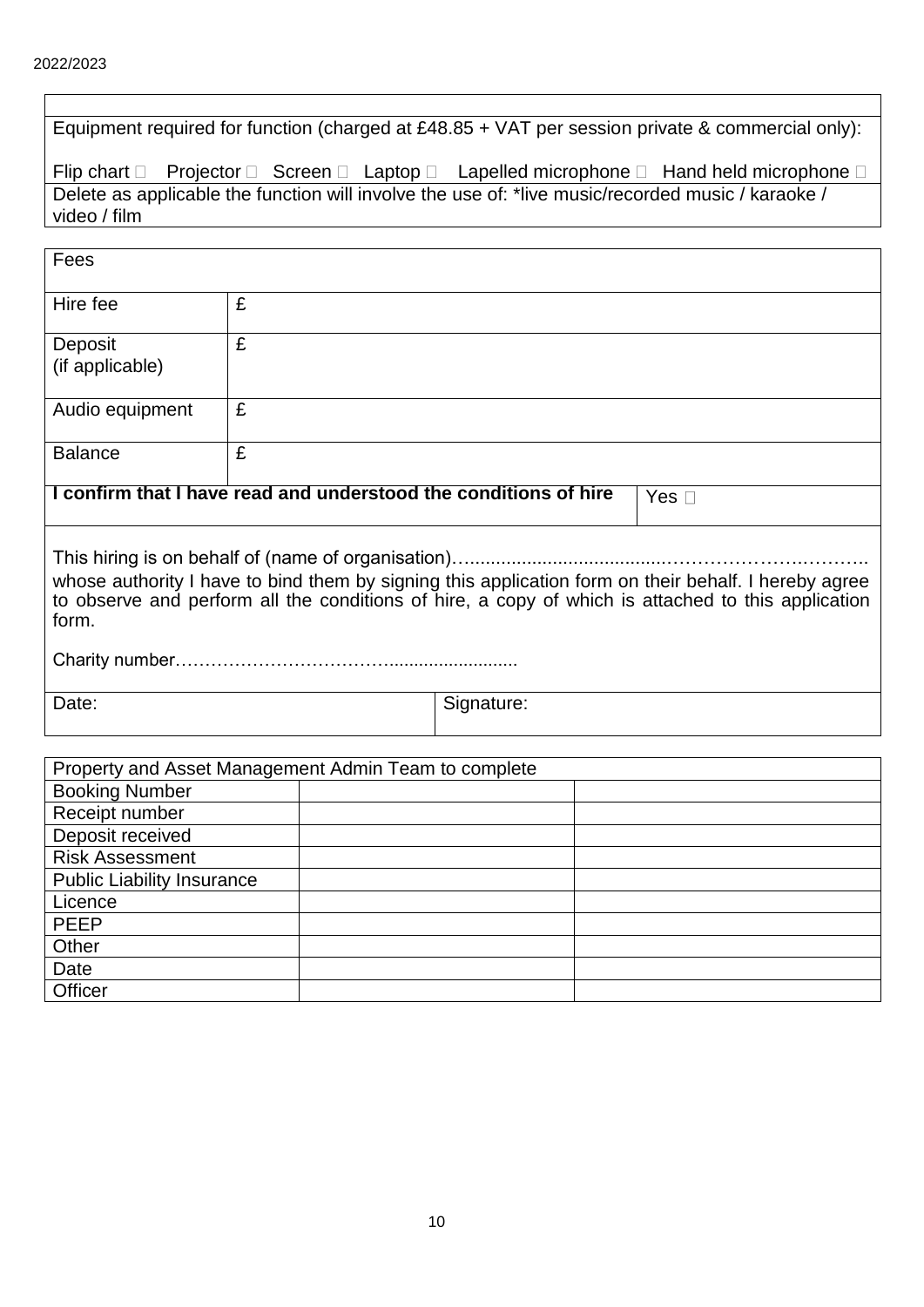# **APPENDIX BOOKING FORM FOR THE HIRE OF THE GUILDHALL ANDOVER**

(this form is to be completed when two or more bookings are made)

| Date From (time) Until  Cost £ |  |
|--------------------------------|--|
| Date From (time) Until  Cost £ |  |
| Date From (time) Until  Cost £ |  |
| Date From (time) Until  Cost £ |  |
| Date From (time) Until  Cost £ |  |
| Date From (time) Until  Cost £ |  |
| Date From (time) Until  Cost £ |  |
| Date From (time) Until  Cost £ |  |
| Date From (time) Until  Cost £ |  |
| Date From (time) Until  Cost £ |  |
| Date From (time) Until  Cost £ |  |
| Date From (time) Until  Cost £ |  |
| Date From (time) Until  Cost £ |  |
| Date From (time) Until  Cost £ |  |
| Date From (time) Until  Cost £ |  |
| Date From (time) Until  Cost £ |  |

 **TOTAL AMOUNT: ……………………………**

 **RECEIPT NO: …………………….**